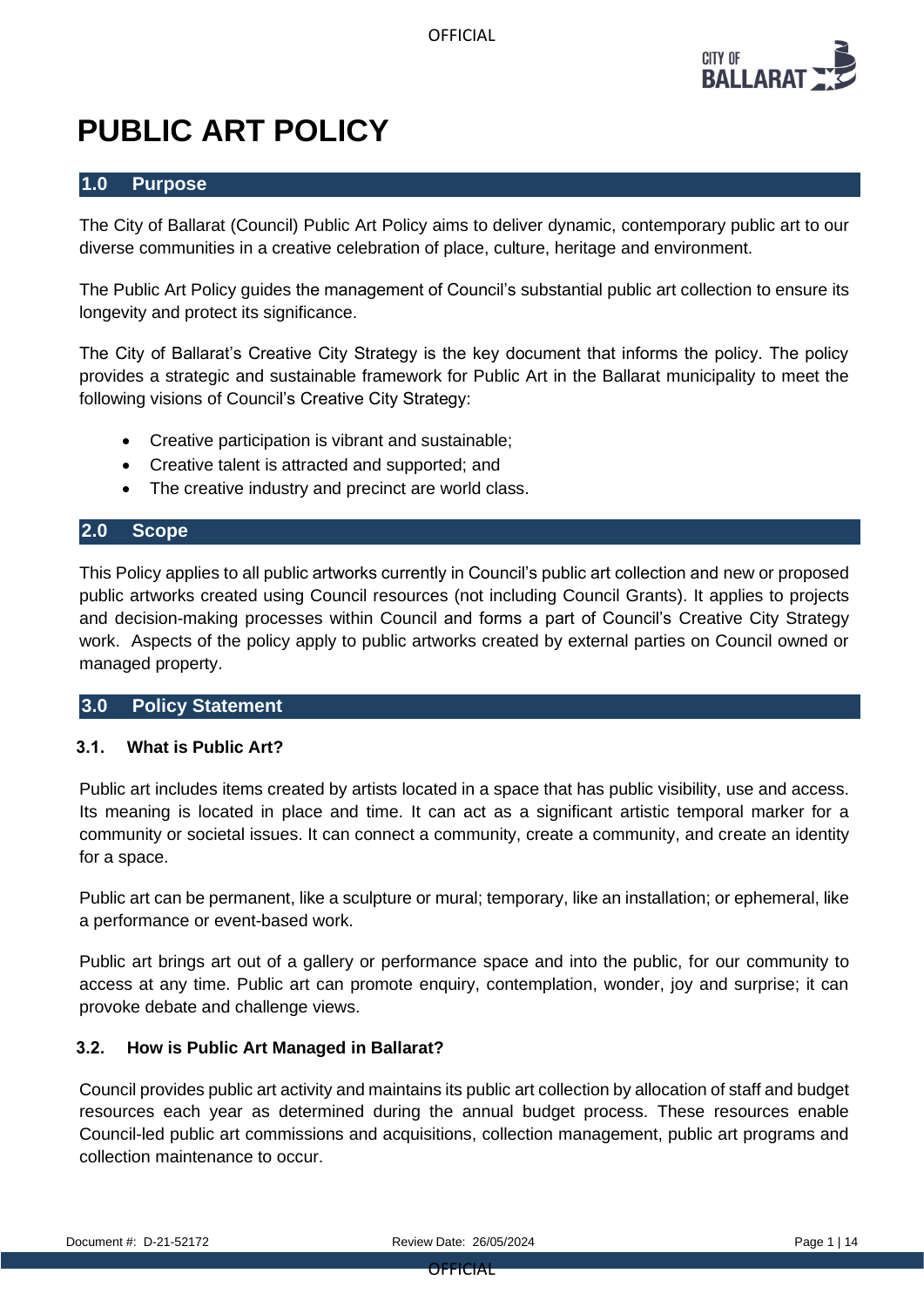

The resources allocated by Council towards public art is managed across the following five areas as detailed in this policy:

| Programming                  | The annual programs and priorities for public art                                                                         |  |
|------------------------------|---------------------------------------------------------------------------------------------------------------------------|--|
| Sector Development           | Developing the public art sector and its audience                                                                         |  |
| Funding                      | Direction for investment into public art                                                                                  |  |
| Governance                   | Ensuring good governance, transparency and oversite of the<br>Public Art Program and the commissioning of public artworks |  |
| <b>Collection Management</b> | Ensuring best practice approaches to management, care,<br>conservation, maintenance and restoration                       |  |

To support the delivery of this policy, a number of operational documents are maintained which guide the day-to-day delivery of the Public Art Program; these are:

- Public Art Curatorial Framework;
- Public Art Collection Management Plan;
- Public Art Governance Guidelines;
- Public Art Contributions Guide; and
- Risk Management Framework.

The operational documents guide work and project plans, providing guidance and pathways for Council Officers, community members, developers and planners.

#### **3.3. Programming**

Council presents an annual program of public art activity in the Ballarat municipality that contributes to establishing, curating and maintaining a world-class public art collection and experience. The program complements heritage, community and social requirements. Council Officers maintain a Public Art Curatorial Framework and a Public Art Collection Management Plan to guide the annual program.

#### **3.3.1 Responsive**

Council's Public Art Program focusses on the development of quality public art that is site-specific and innovative in form and content. Curated themes, as well as comprehensively developed public art briefs, guide the commissioning of works in diverse artforms from sculpture to painted works, digital artworks and interactive new media.

#### **3.3.2 Diverse content**

Council delivers a variety of opportunities each year that offer diverse benefits, from commissioning permanent pieces, to temporary and ephemeral. Temporal art projects are often ideal for the uptake of emerging artists and experimental outcomes. Permanent commissions for public space or private developments offer great opportunity for presentation of major works and artist skill development, mentoring and teamwork. Council's Public Art Curatorial Framework identifies gaps in Council's public art collection and seeks to balance the collection narratives through new acquisitions.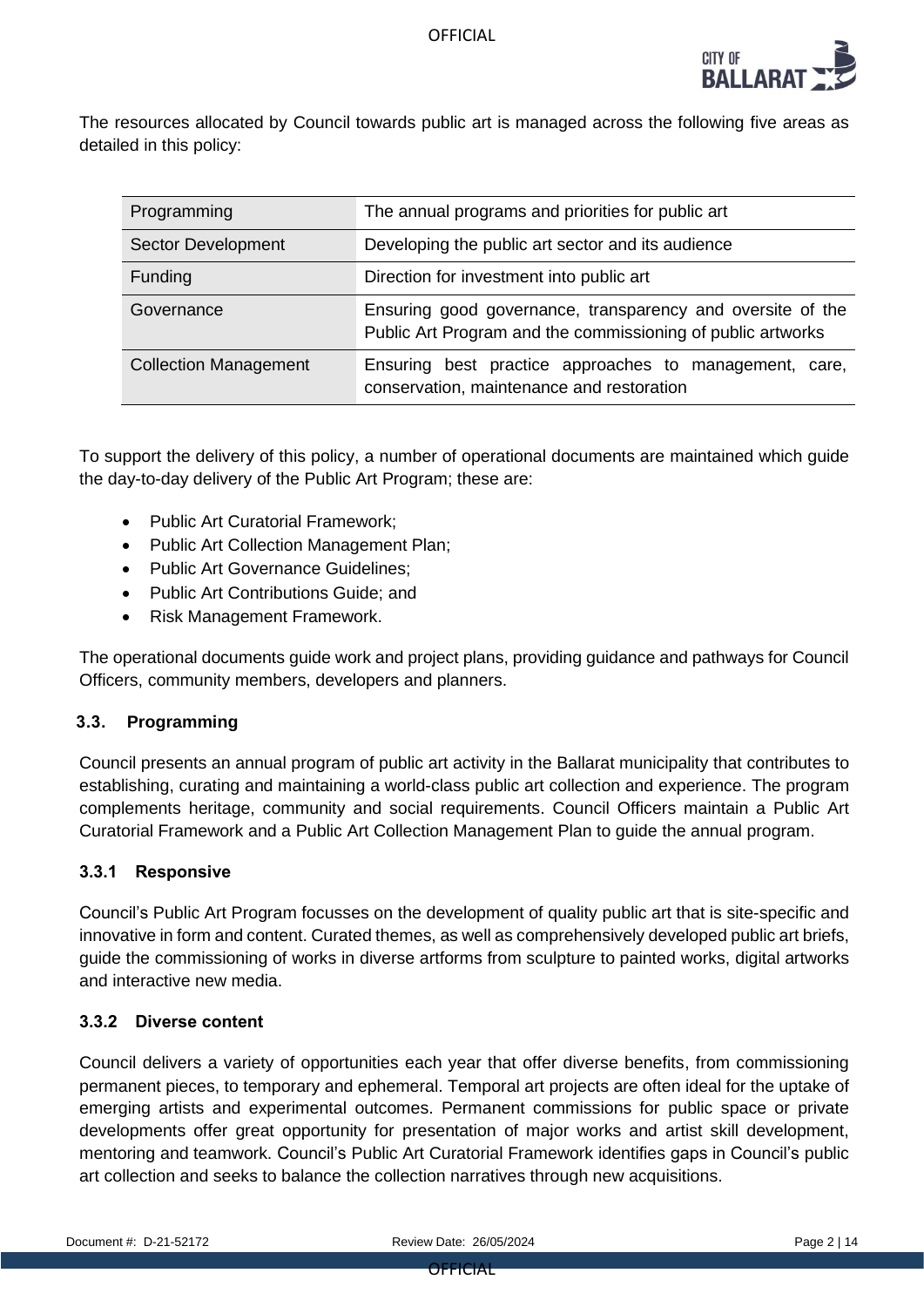

# **3.3.3 Informed**

Council will establish and maintain a world-class Public Art Program by engaging with expert and informed voices, both those with local knowledge and those with national and international experience and expertise on the development and implementation of the program. Expert advice and tailored guidance is sought based upon the requirement of specific sites, works and commission concepts.

Commissions for community infrastructure, including public art, offer great opportunity for creative community engagement processes. Opportunities for community members to propose ideas for the Public Art Program will be offered and advertised. Council Officers use this feedback and input provided through other engagement processes undertaken by Council to inform the annual program. Such processes will adhere to the principles in Council's Community Engagement Policy.

#### **3.3.4 Accessible**

Council's commission processes and programs are designed to be as accessible as possible. Council's collection of public art must reflect the vibrant diversity of its community.

The input and guidance of Aboriginal and Torres Strait Islander communities are considered an essential component and Aboriginal and Torres Strait Islander artists should be sought for commissioned work to increase the visibility of culture within the Ballarat municipality.

Public art initiatives comply to the principles outlined in Council's Disability and Access Inclusion Plan through advice provided by Council's access and inclusion officers.

#### **3.3.5 Well Sited**

The Creative Precinct and Central Business District, as defined in Council's Creative City Masterplan, and Ballarat's suburban edge offer multiple possibilities for public art in a variety of locations. The annual Public Art Program develops public art and commissioning activity that responds to the cultural character of the community, and continually seeks new locations to activate. At all times public art activity will consider the heritage environment that is unique to Ballarat and will not adversely impact heritage values.

#### **3.4. Sector Development**

In order to ensure the delivery of world class public art outcomes, Council's Public Art Program includes activity and programs developed to support community understanding of public art, together with opportunities for local participation in the creation of public art including:

#### **3.4.1 Education**

Public art education and interpretation enables a broad understanding of the purpose of public art in the community including the presentation of Council's public art collection online. This includes ensuring high quality details are retained on all works, signage and digital documentation.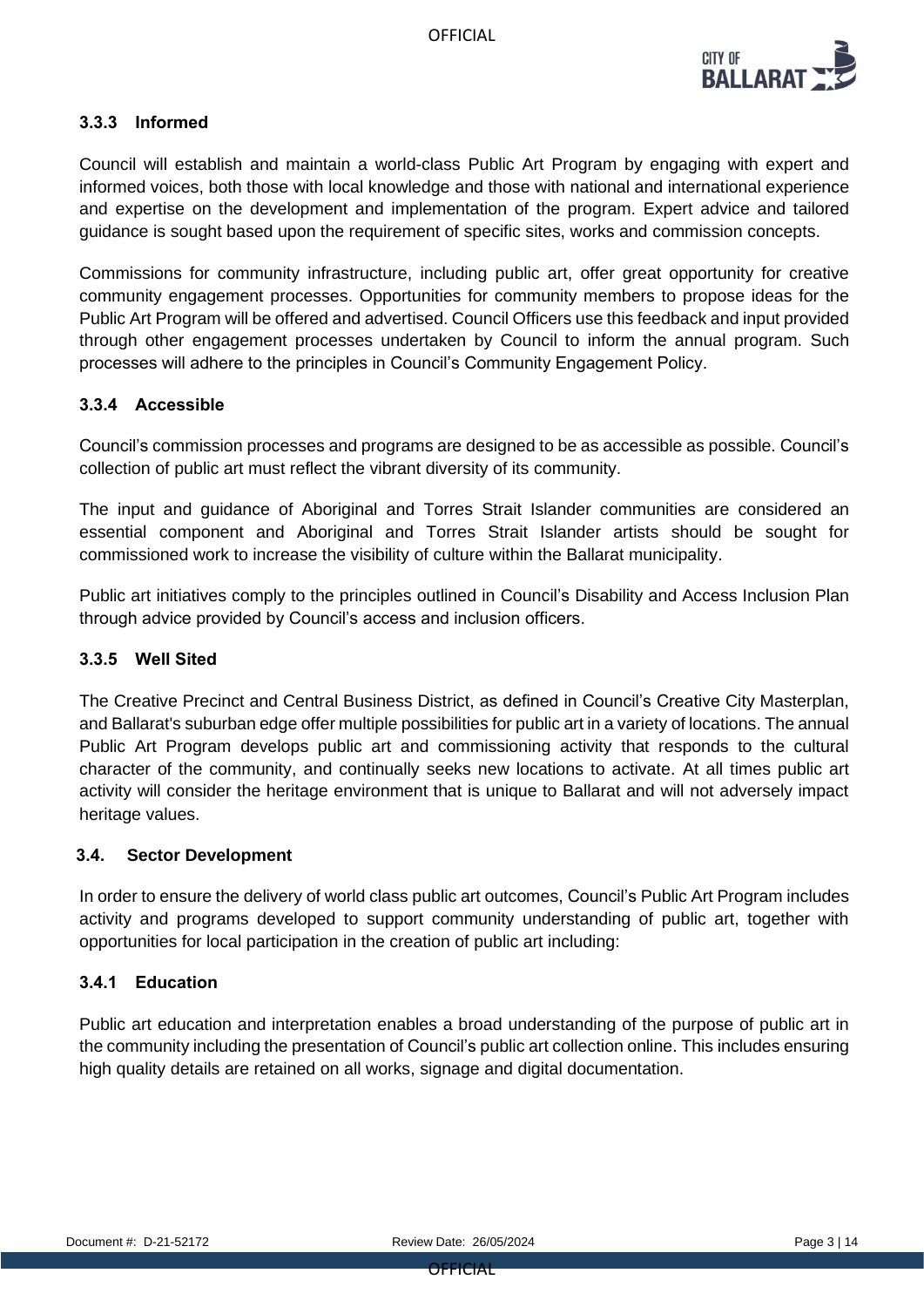

# **3.4.2 Networking**

Opportunities for engagement between commissioned artists and the community ensures that public art is relevant and meaningful to the site and audience. By actively encouraging connections, community members become involved in making, designing, creating and delivering artworks people are connected to.

#### **3.4.3 Skill Share**

Cultural development, training and mentor programs support local artists to build skills and experience in creating public art. Council will work to provide pathways for our local network of artists to build experience in public space and art activities.

# **3.4.4 Public Art Opportunities**

Opportunities for artists to be engaged in creating public art is advertised and promoted at a local, state, national and/or international level where appropriate. Where possible, open calls will be offered as a preferred means of attracting diverse artists. An advantage score of 10% is added to the value for money procurement scoring process for public art selections as per Council's Procurement policy requirements.

#### **3.5. Funding**

Funding for public art should come from diverse avenues. The Public Art Policy examines the different sources of funding and investment which can be channeled into the development of a world-class collection. These channels are:

#### **3.5.1 Council Funding**

Council's commitment to public art and its collection is sustained through an annual budget allocation determined during the annual budget process and reviewed every four years in line with the Council Plan. These funds provide for the resourcing of Council-led public art commissions and acquisitions, collection management and Public Art Programs. The annual capital allocation to public art can be expended across financial years; budgeting for works are planned in four-year cycles, correlating to the Council Plan. Funds can be used in a strategic way for priority public art projects and art acquisitions across the Ballarat municipality.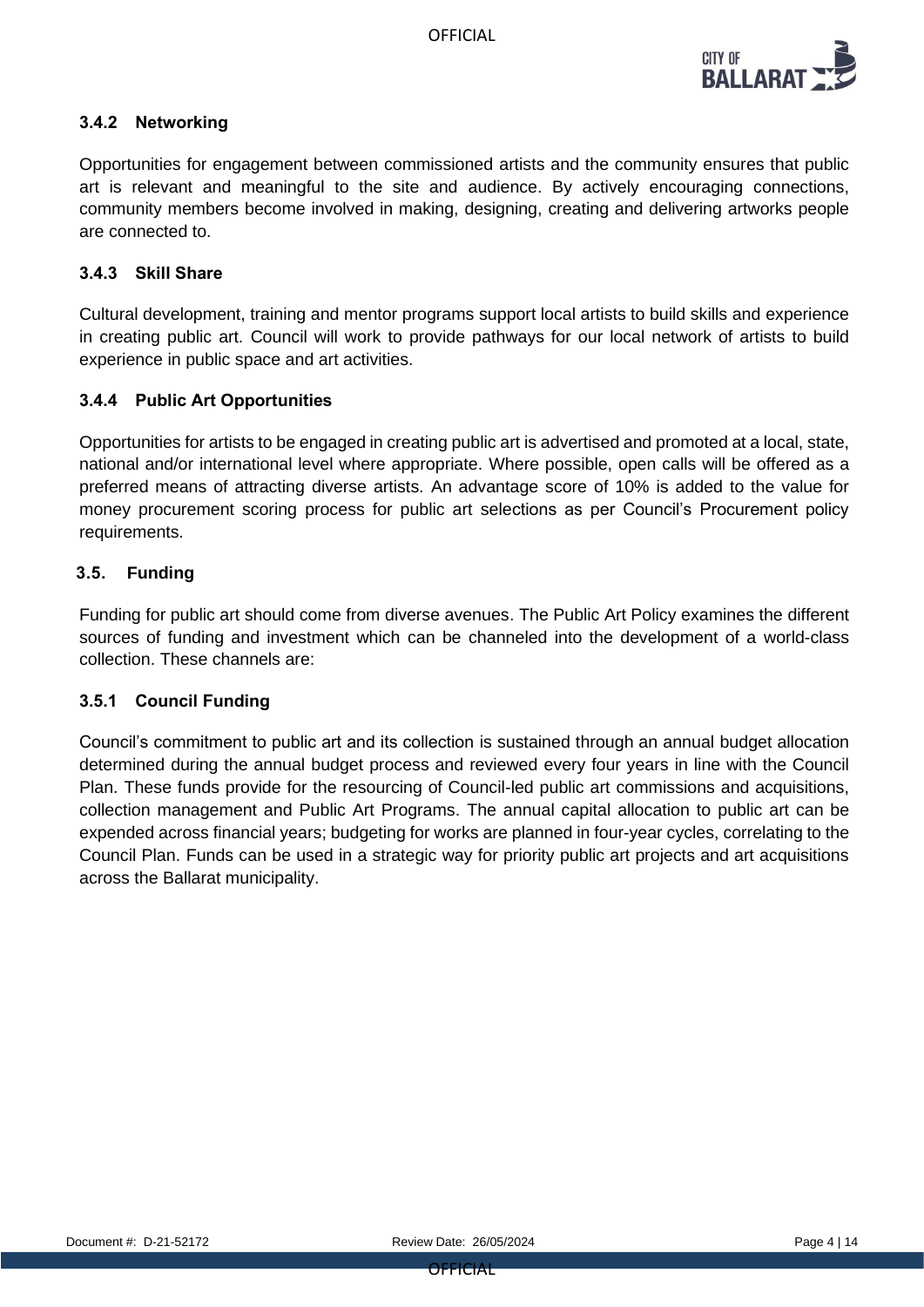

# **3.5.2 Diversity of Funding Streams**

Additional funding avenues include private investment through partnerships with corporations, philanthropists and community members, as well as state and federal government departments and can be sought with oversight and approval from Council, subject to the approval of a successful business case.

Funding for public art associated with community infrastructure and capital projects should be considered and included at the business case stage for these projects. The scale of investment into public art components is dependent on the context and objectives of the project.

Private contributions can be negotiated by Council Officers, depending on the context and objectives of the project (refer to claus[e 3.5.4\)](#page-4-0). Council Officers maintain a Public Art Contributions Guide to assist developers and other entities who wish to fund public art in the Ballarat municipality.

#### **3.5.3 Integration**

Activating world-class public art means the integration of artists and arts organisations into projects at the planning stages. Council's Public Art Policy promotes the central role of artists and arts organisations in helping shape developments within the municipality.

#### <span id="page-4-0"></span>**3.5.4 Contributions**

Working closely with developers and investors in the city helps to shape the visual landscape of Ballarat. A proactive leadership approach with developers enables and facilitates meaningful and conceptually appropriate public artworks.

Mechanisms to ensure collaborative resourcing and partnerships, with the intention of encouraging projects that deliver on a design-led approach and the Creative City Strategy objectives, are detailed in the Public Art Contributions Guide*.*

Funding for public art associated with developments are considered and included at the planning stage and within the business case for these projects. The contribution can be directed towards an identified project within the associated development or allocated to a pool of funds to be accrued for major art works of a significant nature.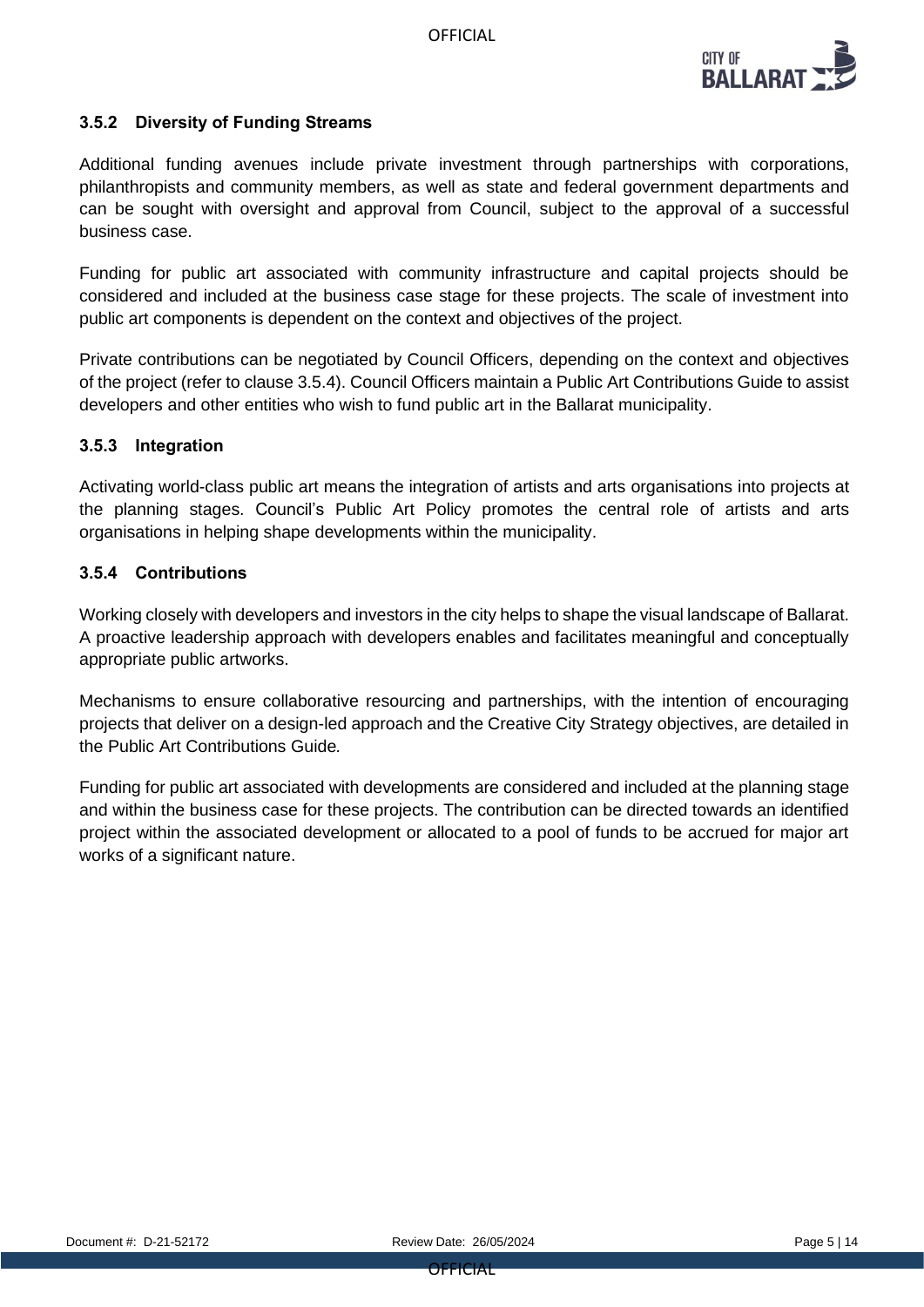

#### **3.6. Governance**

#### **3.6.1 Decision Making**

The collection of public art across the municipality is diverse, and many different departments share responsibility for oversight, commissioning and management of works. This policy addresses the shared responsibilities of Council Officers, Council and external advisors to ensure consistency and professional standards are applied to projects at different levels.

| New commissioned permanent<br>artworks, monuments and<br>memorials | Council has oversight on all permanent public art<br>commissioning. Council Officers establish project<br>management groups (PMGs) to garner expert advice in<br>order for Council to make informed decisions about new<br>permanent public artworks, monuments and memorials.                                                                                                    |
|--------------------------------------------------------------------|-----------------------------------------------------------------------------------------------------------------------------------------------------------------------------------------------------------------------------------------------------------------------------------------------------------------------------------------------------------------------------------|
| Temporary, ephemeral public<br>artworks (<24mths)                  | Council Officers are responsible for programming<br>temporary and/or ephemeral public artworks.                                                                                                                                                                                                                                                                                   |
| Funding                                                            | Council Officers recommend spending of the Annual<br>Public Art Budget Allocations (capital and re-current) to<br>Council's Executive Leadership Team, which is in-turn<br>presented to Council for approval.<br>Council has oversight and approval on any external<br>funding sought for new permanent public artworks,<br>monuments and memorials, subject to approved business |
|                                                                    | cases.                                                                                                                                                                                                                                                                                                                                                                            |
| Other programmed works such as<br>sector development and education | Council Officers program.                                                                                                                                                                                                                                                                                                                                                         |
| <b>Collection Management</b>                                       | Council Officers program.                                                                                                                                                                                                                                                                                                                                                         |

*Refer to section 3.8 of this policy for further detail regarding roles and responsibilities.*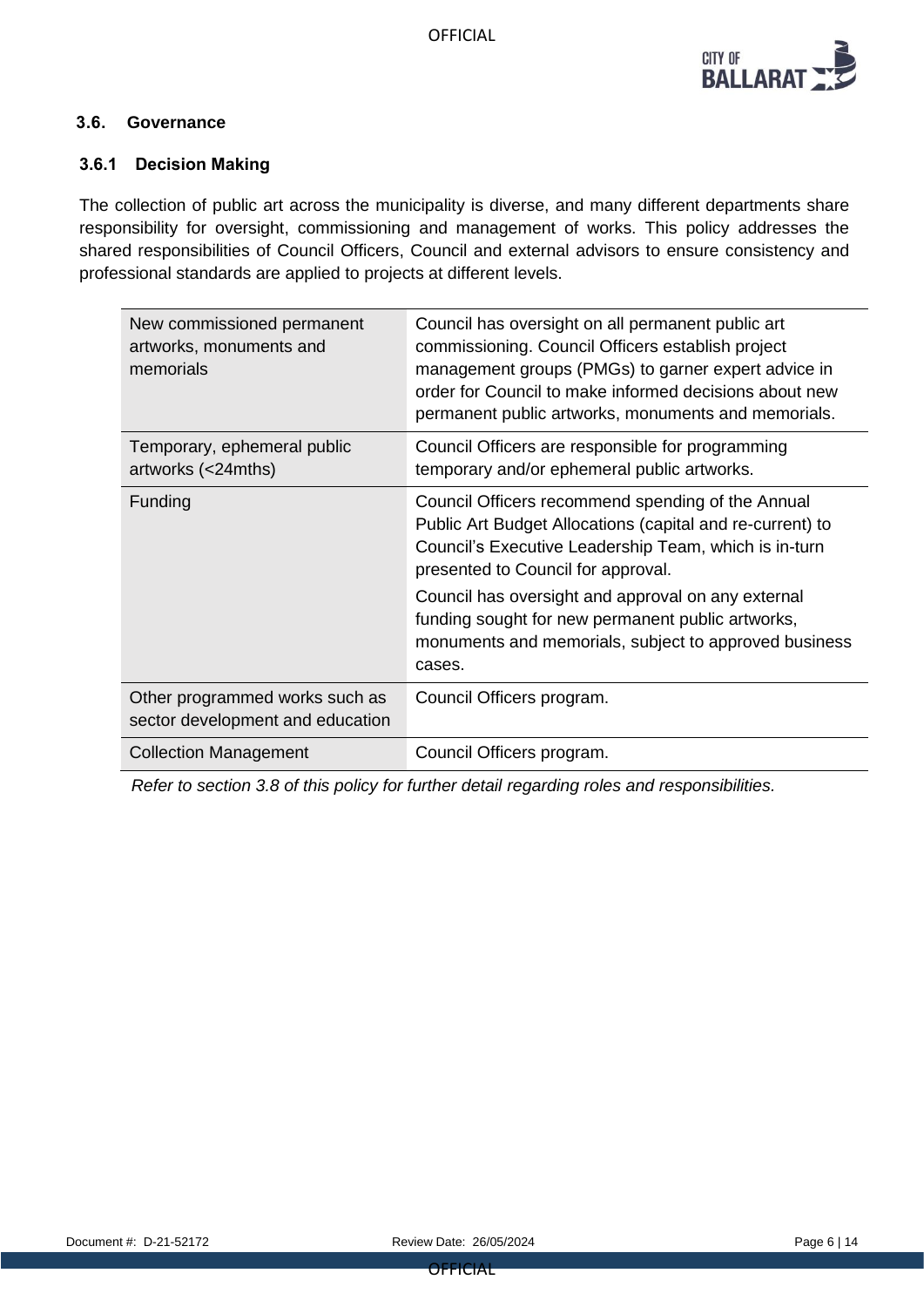

# **3.6.2 Expert Advice**

Council Officers maintain a list of expert advisors to consult on public art projects as required. The recruitment of advisors presents Ballarat as open to advice and counsel regarding best practice and helps position the City on the world stage.

The expert advisors are recruited as per Council's Public Art Governance Guidelines and represent the following areas:

- First Nations Advice minimum two advisors from first nations community backgrounds, if possible one Wadawurrung Traditional Owner Community Advisor;
- Placemaking advice minimum one advisor with experience in placemaking or public space use design;
- Architecture/landscape advice minimum two advisors with experience in architectural practice, if possible one with experience in landscape architecture;
- Artistic advice minimum two advisors with public art making experience;
- Curatorial advice minimum two advisors with Curating/Public Art Commissioning experience; and
- Conservation/collection management advice minimum one advisor with experience in arts conservation or collection management practice.

The expert advisors will be invited on a project basis to join project management groups (PMGs) with Officers across Council. Public art initiatives requiring PMGs include the commission of new public artworks, memorial and monuments or those that have a permanent impact on an existing artwork (e.g. major conservation projects).

When recruiting experts, preference is given to those from the Ballarat region, however where specific expertise is required members may be recruited from other areas.

The total expert advisor supplier list includes a minimum of ten members available for recruitment to public art PMGs.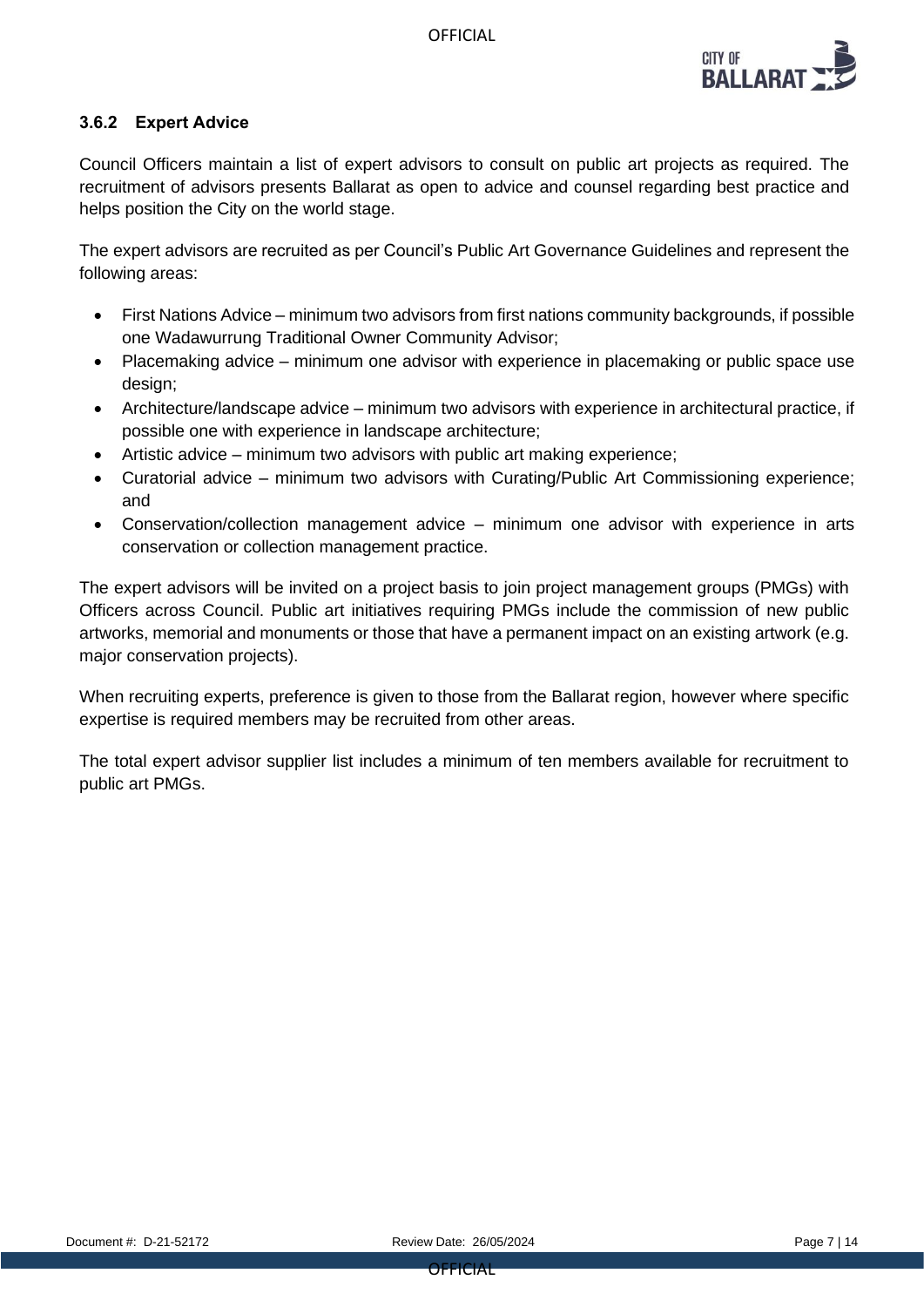

# **3.6.3 Decision Making Phases for Permanent Public Art Projects**

Prior to identifying a viable permanent public art commission, the following activities and decisions of Council may be required:

- Councillors are informed of proposed permanent projects through Portfolio Briefings and provided with briefings and decision making points throughout the process;
- Community engagement and/or consultation;
- Establishment of community reference group;
- Site investigation and Council decision to dedicate site; and
- Funding investigation and/or commitments.

| STEP <sub>1</sub>                                                              | • Phase 1. IDENTIFY CREATIVE CITY PUBLIC ART PROJECT<br>• Phase 2. DEVELOP PROJECT PLAN<br>• Phase 3. COUNCIL BRIEFING (PERMANENT/ MAJOR PROJECTS)<br>• Phase 4. SIGN OFF BY COB ELT (MAJOR PROJECTS)<br>YES - IF REQUIRED INVITE UP TO 3 EXPERT ADVISORS AND FORM<br>A PMG. PROCEED TO STEP 2                             |
|--------------------------------------------------------------------------------|----------------------------------------------------------------------------------------------------------------------------------------------------------------------------------------------------------------------------------------------------------------------------------------------------------------------------|
|                                                                                |                                                                                                                                                                                                                                                                                                                            |
|                                                                                |                                                                                                                                                                                                                                                                                                                            |
| STEP <sub>2</sub><br>undertaken<br>using external<br>advice through<br>a a PMG | • Phase 1. DEVELOP ARTWORK BRIEF BASED ON PROJECT PLAN<br>• Phase 2. ADVERTISE BRIEF / RECRUIT ARTISTS<br>• Phase 3. SHORTLIST ARTISTS AND COMMISSION CONCEPTS<br>· Phase 4: COUNCILLOR BRIEFING<br>• Phase 5. SELECT ARTIST AND CONCEPT<br>• Phase 6. COUNCIL REPORT - OFFICER RECOMMENDATION.<br>YES - PROCEED TO STEP 3 |
|                                                                                |                                                                                                                                                                                                                                                                                                                            |
| STEP <sub>3</sub>                                                              | • Phase 1. CONTRACT DEVELOPED<br>• Phase 2. PROJECT IMPLEMENTATION WITH OPTIONAL<br><b>COUNCILLOR BRIEFING</b><br>• Phase 3. PROJECT LAUNCH<br>• Phase 4. ARTWORK ASSET HANDOVER                                                                                                                                           |
|                                                                                |                                                                                                                                                                                                                                                                                                                            |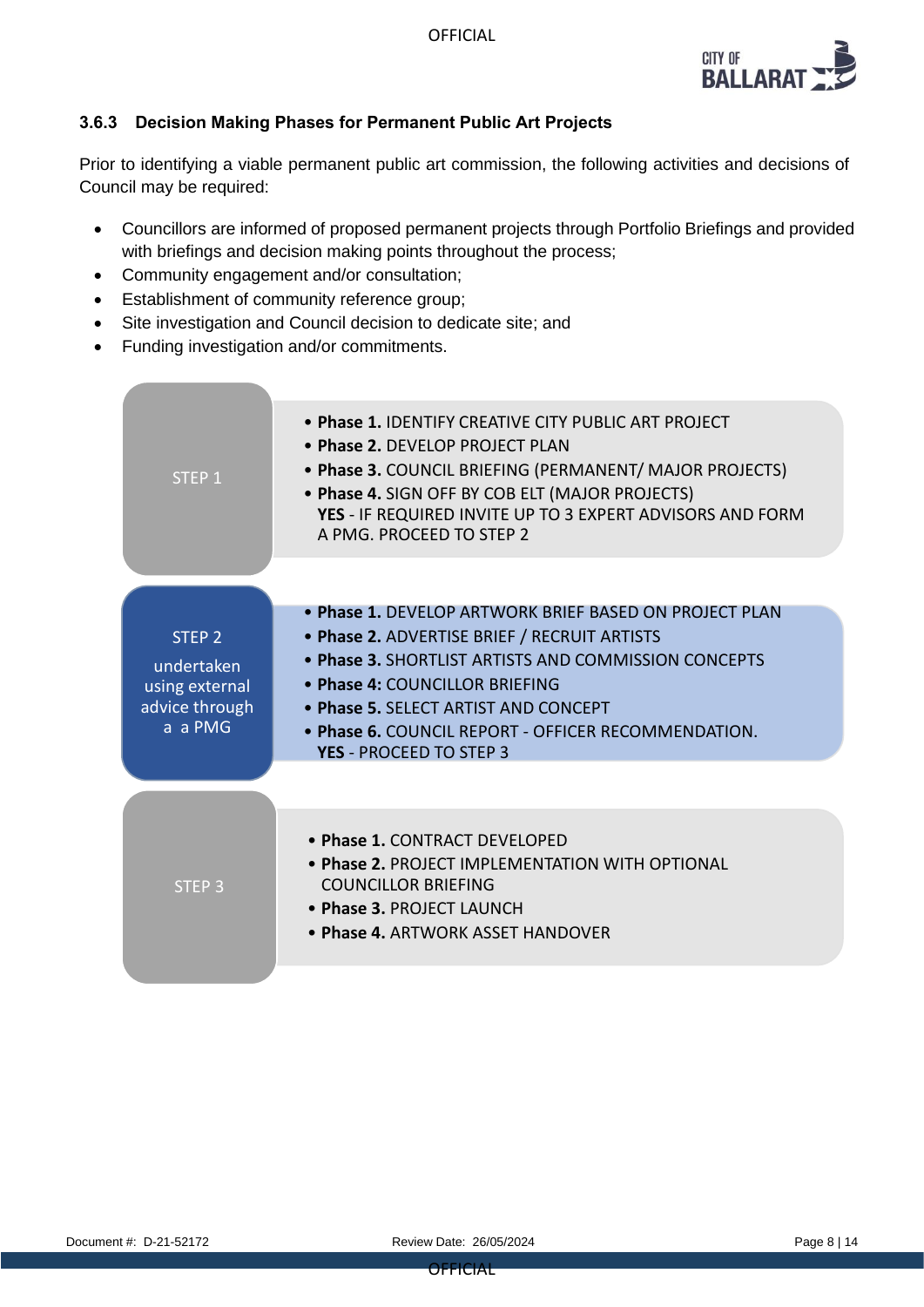

#### **3.6.4 Acquisition and Procurement**

The acquisition and procurement of new public artworks in the Ballarat municipality follows the processes outlined in Council's Procurement Policy. This includes processes for avoiding conflict of interest and procurement transparency; quotations and advertisement of opportunities; value for money decision making; local supply; and tender processes.

All public artworks commissioned by Council are supplied through an artist's contract detailing the artwork specifications, the terms of the commission and the lifespan that the Council will commit to display and care for the artwork. Council commits to pay artists for all aspects of work procured for public art commissions including concept development and design.

#### **3.7. Collection Management**

#### **3.7.1 Whole of Life**

The care of public art is considered across the whole lifespan of an artwork from commissioning to deaccession or decommissioning processes. To foster and support the diverse practice of contemporary public art, it is important to undertake a range of management processes. There is no one size fits all approach. All public artworks commissioned by Council or accessioned into the public art collection are assigned a lifespan to inform future management decision-making.

#### **3.7.2 Valuing and Significance**

Council's public art collection is made up of historic and contemporary permanent public artworks located in public spaces and documentation of temporary and ephemeral projects.

There are currently over 120 permanent public artworks valued at over \$10,000,000 in the public art collection. Each artwork has a level of significance to the national, state or local community that should be described and referred to in collection management decision-making.

Maintaining an accurate understanding of the entire collection is essential. All data on all items is kept up to date on relevant platforms and databases. Council ensures best practice in valuation, insurance and documentation and maintains a Public Art Collection Management Plan to ensure management of its collection according to professional industry standards.

#### **3.7.3 Accession and Deaccession**

The process for accession and deaccession of public artworks is described in detail in Council's Public Art Governance Guidelines*.* This document guides projects from inception, commission, engagement of expert advisers and PMGs, and delivery through to maintenance, conservation, restoration and decommission.

Accession can occur through commissioning, donations or bequests to Council. The process by which artworks are bequeathed or donated to Council takes into consideration social importance, artistic merit, location, maintenance and ongoing operational issues. For this threshold to be met the artwork must meet the objectives of this policy, present a strong significance and business case for accession into the collection, and be approved by Council.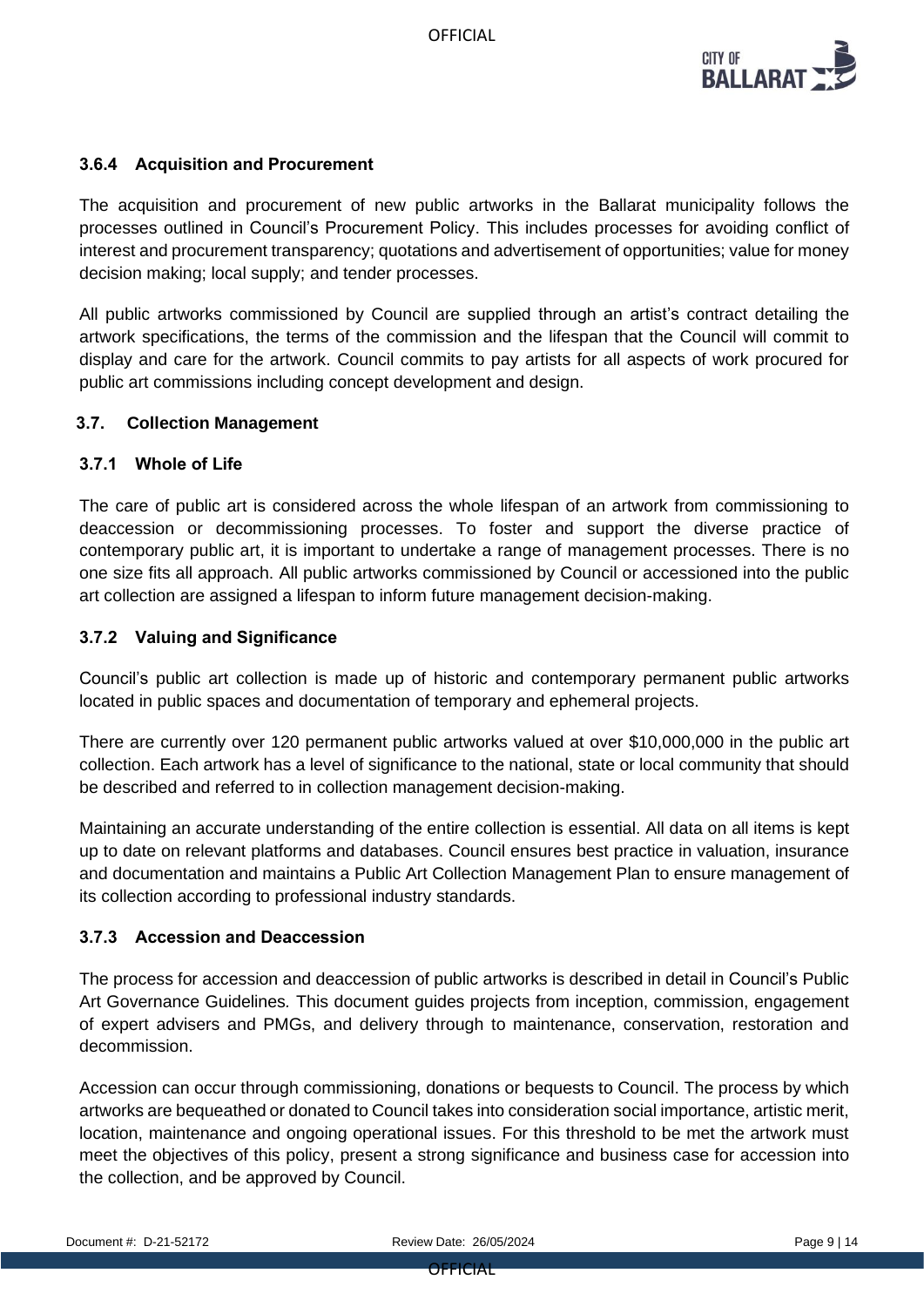

Removal, relocation and deaccessioning processes may be instigated when an artwork is no longer considered appropriate; the use of the site has changed; the artwork has become unsafe to the public; the artwork has deteriorated beyond repair; the artwork has deteriorated so that it no longer represents the artist's intent; and/or the artwork's integrity cannot be maintained for any reason. Deaccessioning includes removal from public space as well as from Council's public art collection catalogue and lists.

Upon initiation of removal, relocation and deaccessioning of artwork, Council will always consult with the artist or artist's estate. If these avenues are not available, Council will seek legal advice before pursuing removal, relocation and deaccessioning.

# **3.7.4 Managing Artworks by Aboriginal or Torres Strait Islander Artists**

If the artwork is by an Aboriginal or Torres Strait Islander artist or the artwork incorporates, is sourced from, or refers to, Indigenous objects, knowledge or works, Indigenous Cultural Intellectual Property (ICIP) is considered by Council.

Permission will be obtained from the Traditional Custodians and/or local Aboriginal or Torres Strait Islanders before commissioning, accessioning, removing, relocation or deaccessioning Indigenous objects, knowledge or artworks.

Traditional Custodians and/or relevant Aboriginal or Torres Strait Islander representative bodies will be consulted as much as possible with regard to how the community should be attributed to, and given the opportunity to approve the way in which any ICIP material is used.

#### **3.7.5 Conservation**

All forms of publicly accessible cultural items and artwork require consistent levels of funding to facilitate the maintenance and conservation to preserve and appreciate their value. Council's annual Public Art Program addresses the budgeting and management of best-in-class preventative and responsive conservation programs. Where requirements for conservation exceed the annual budget allocation, projects will be presented to Council as additional items in the annual budget process.

#### **3.7.6 Maintenance and Quality of Display**

Council recognises its responsibility to artists and our community to maintain and present artworks at an appropriate standard in accordance with agreed contractual obligations. Council Officers include maintenance activities in the annual program and maintain a Public Art Collection Management Plan to ensure management according to professional industry standards.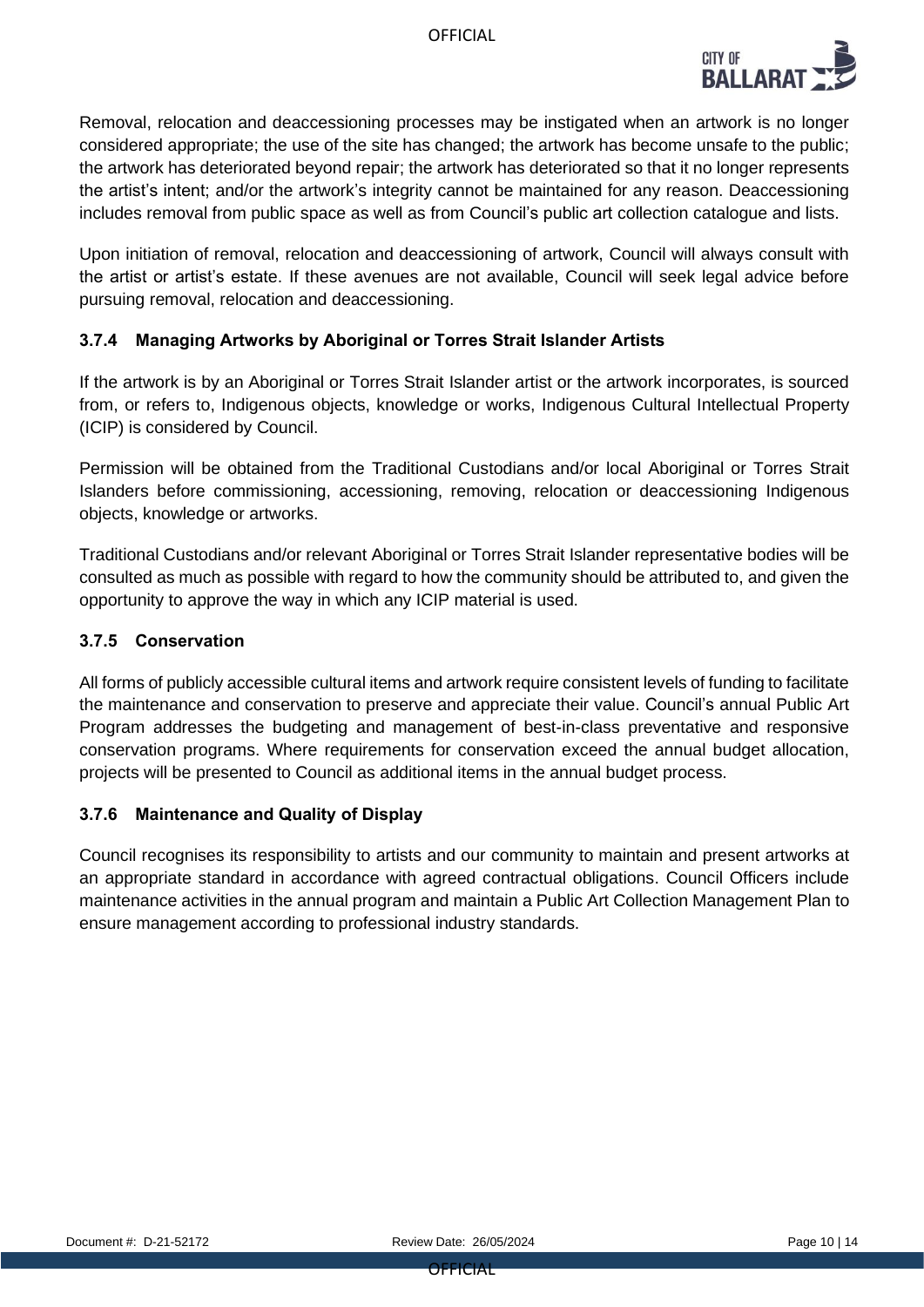

#### **3.8. Roles and Responsibilities**

| <b>Party/parties</b>                            | <b>Roles and Responsibilities</b>                                                                                                                                                      | When                                             |
|-------------------------------------------------|----------------------------------------------------------------------------------------------------------------------------------------------------------------------------------------|--------------------------------------------------|
| Council                                         | Champion public art in Ballarat and the principles<br>outlined in this policy. Receive advice to make<br>decisions about permanent public artwork<br>commissioning.                    | Ongoing                                          |
| Executive<br>Leadership Team                    | Champion public art in the Ballarat municipality and<br>provide leadership and decision-making to guide the<br>annual program direction.<br>Monitor the implementation of this policy. | Ongoing                                          |
| <b>Council Staff</b>                            | Instigate and manage the annual Public Art<br>Programming in compliance with this policy and in<br>consultation with Council's Executive Leadership<br>Team.                           | Ongoing                                          |
| <b>Project Expert</b><br><b>Advisory Groups</b> | Provide expert advice to Council Officers on the<br>implementation of public art projects and the<br>commissioning of new public artworks.                                             | Temporary<br>for the<br>duration of<br>a project |

# **4.0 Supporting documents and references**

#### **4.1. Legislation**

- *Charter of Human Rights and Responsibilities Act 2006*
- *Equal Opportunity Act 2010*
- *Gender Equality Act 2020*
- *Heritage Act 2017*
- *Local Government Act 1989*
- *Local Government Act 2020*
- *Planning and Environment Act 1987*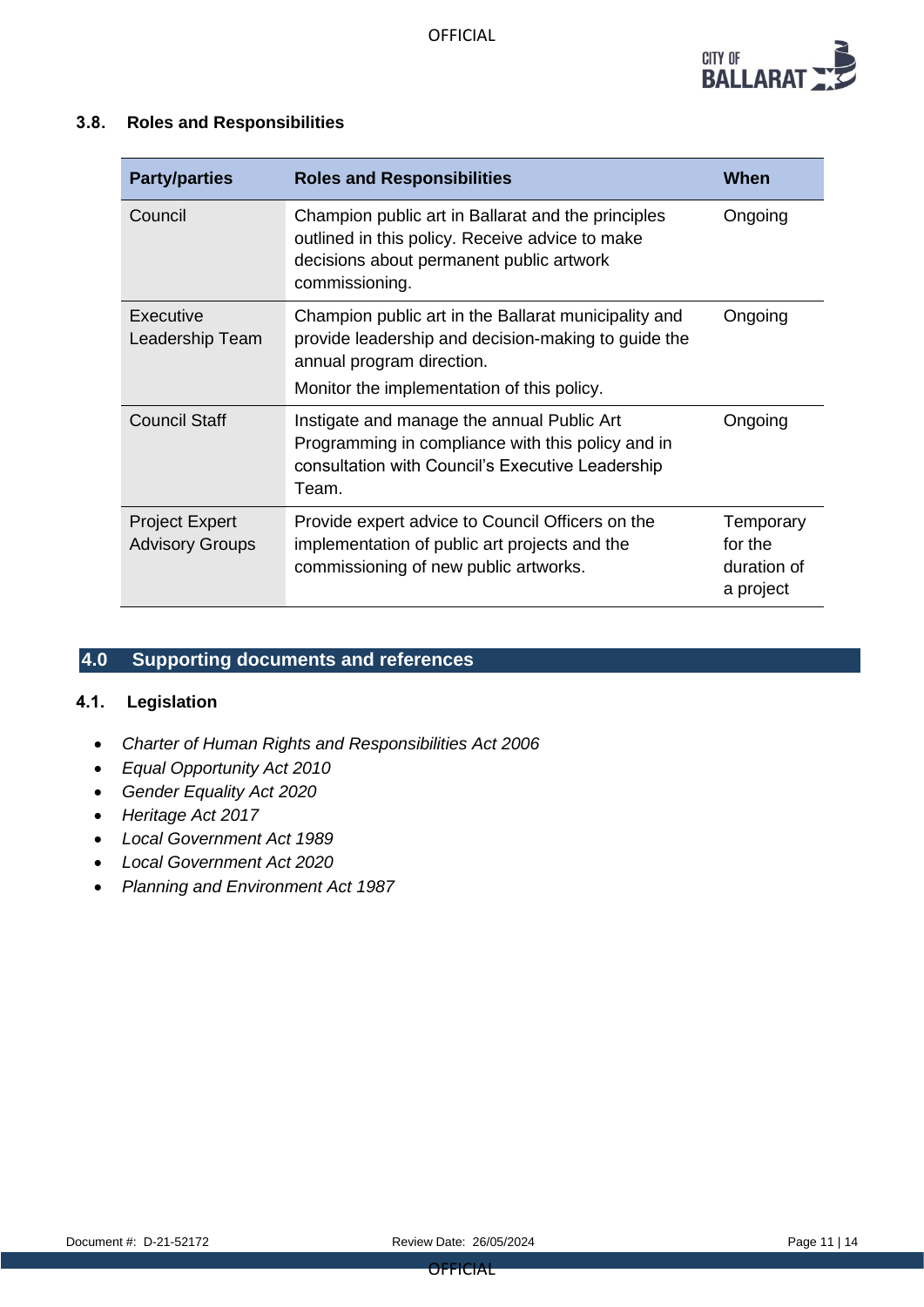OFFICIAL



#### **4.2. Associated Documents**

- Ballarat's Historic Urban Landscape (HUL) Strategy
- City of Ballarat Creative City Strategy
- Community Engagement Framework
- Community Engagement Policy
- Disability Access and Inclusion Plan
- Governance Framework
- Governance Rules
- Integrated Management System
- Open Data Policy
- Privacy Policy
- Procurement Policy
- Public Transparency Principles
- Risk Management Framework

#### **4.3. Definitions**

| <b>Access to the Arts</b>                  | Giving the community access to high quality arts experiences. Ensuring no<br>one in the community is excluded from enjoying public art experiences.                                                                                                                                                                                                                                                                                                                      |
|--------------------------------------------|--------------------------------------------------------------------------------------------------------------------------------------------------------------------------------------------------------------------------------------------------------------------------------------------------------------------------------------------------------------------------------------------------------------------------------------------------------------------------|
| <b>Acquisition</b>                         | A process by which an existing or commissioned artwork is purchased for a<br>collection or donated to a collection.                                                                                                                                                                                                                                                                                                                                                      |
| <b>Collection</b>                          | A set of artworks, objects or items that have artistic, historical or civic<br>significance. Collections are curated according to a set of defining principles<br>or priorities (a curatorial framework).                                                                                                                                                                                                                                                                |
| <b>Commission</b>                          | A process in which an artist is hired to create an artwork on a temporary or<br>permanent basis and is paid for this service.                                                                                                                                                                                                                                                                                                                                            |
| <b>Connection with</b><br><b>Community</b> | Creating rich and vibrant public spaces that tell local stories and create civic<br>identity and connection.                                                                                                                                                                                                                                                                                                                                                             |
| <b>Conservation</b>                        | The preservation of tangible cultural heritage for the future. Preventative<br>conservation measures are those that seek to slow or stop degradation to<br>the fabric of an artwork.                                                                                                                                                                                                                                                                                     |
| <b>Creativity</b>                          | Problem solving, design, invention, crafting, making and the connection of<br>the unconnected to create something new.                                                                                                                                                                                                                                                                                                                                                   |
| <b>Creative Sectors</b>                    | Wide and embracing, and the lines between creative fields are increasingly<br>blurred. The term creative sector describes a wide range of activities. Some<br>of these activities are amongst the oldest in history, and others have only<br>come into existence with the advent of digital technology. Some are<br>established to sell goods and services; others may be designed to create<br>bodies of work. They are usually innovation-led and knowledge intensive. |

OFFICIAL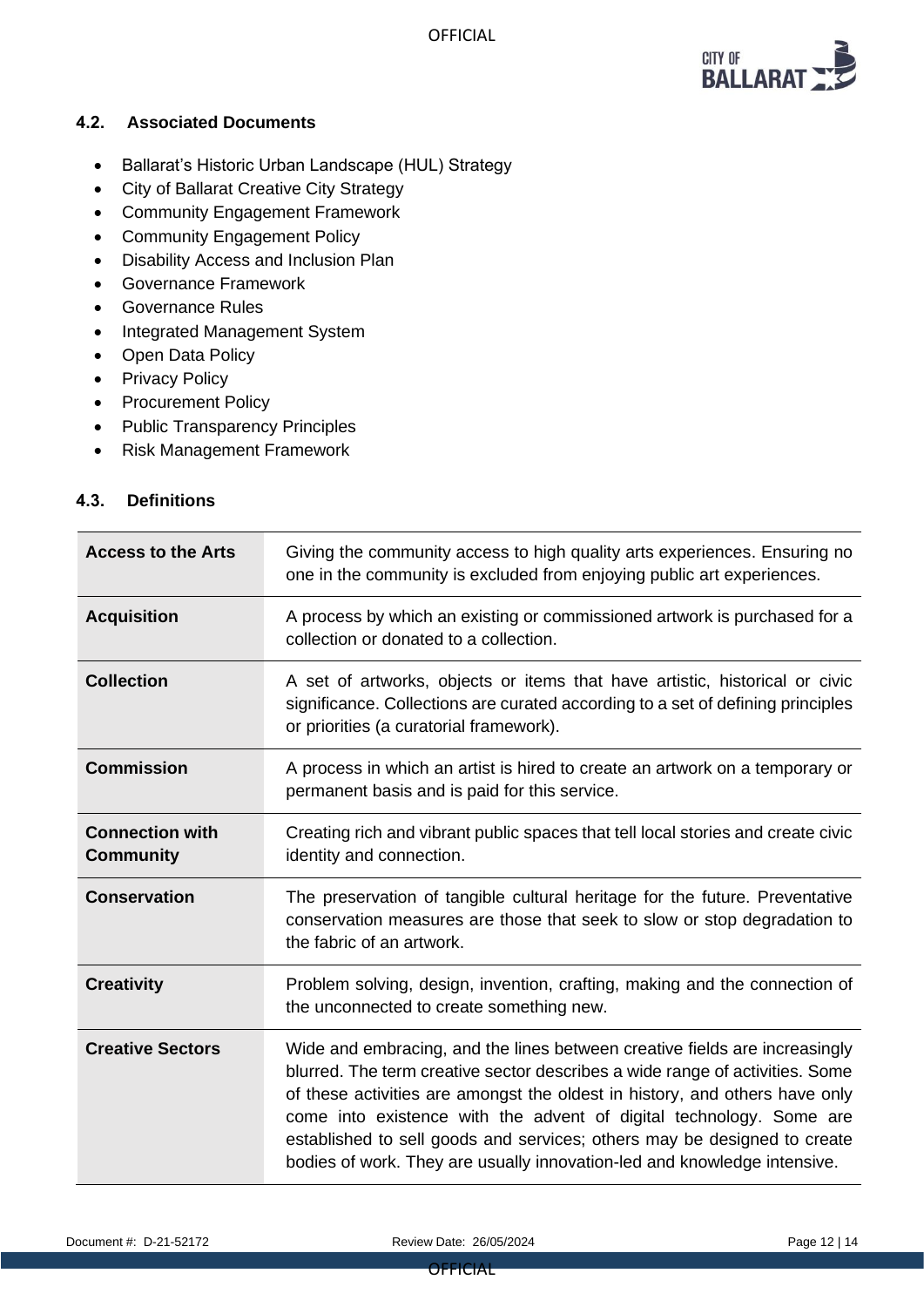

| <b>Curatorial</b><br><b>Framework</b>                                | A framework that offers ways to stimulate thinking about or to describe the<br>unique characteristics of public art in Ballarat. It defines the purpose for<br>public art projects and their connection to the local context. Council Officers,<br>a Project Manager, or Curator might draw upon the framework in writing<br>project briefs, funding proposals, media and PR materials, interpretive<br>materials and in discourse.                   |
|----------------------------------------------------------------------|-------------------------------------------------------------------------------------------------------------------------------------------------------------------------------------------------------------------------------------------------------------------------------------------------------------------------------------------------------------------------------------------------------------------------------------------------------|
| <b>Deaccession</b>                                                   | A formal process for the removal of an artwork from a collection through<br>either selling or disposing of it and thereby removing it from the official<br>collection and associated documentation.                                                                                                                                                                                                                                                   |
| <b>Developer</b>                                                     | A person or company who builds and sells houses or buildings on land for<br>new purpose.                                                                                                                                                                                                                                                                                                                                                              |
| <b>Ephemeral</b>                                                     | Artworks that only last a few hours or days. They are often created in an<br>event setting or designed for short term activation and community<br>participation. They can be works that disappear themselves or are removed<br>after an allocated number of hours/days.                                                                                                                                                                               |
| <b>Good Urban Design</b>                                             | Enhancing the design of public spaces and creating a sense of community<br>connectedness and increased levels of use, resulting in greater passive<br>surveillance of spaces and facilities.                                                                                                                                                                                                                                                          |
| <b>Indigenous Cultural</b><br><b>Intellectual Property</b><br>(ICIP) | The term 'ICIP' refers to Indigenous people's interests in their cultural<br>heritage, which includes songs, music, dances, stories, ceremonies,<br>symbols, languages and designs. ICIP is a communal rather than an<br>individual interest. The Indigenous artist who uses ICIP in artwork may have<br>duties and obligations to his or her community or tribal group in respect of<br>that ICIP and the way it is used.                            |
| <b>Integrated Public Art</b>                                         | Artworks which are integrated as part of buildings, landscapes and public<br>spaces. It can include seating, paving, lighting, unique furniture, architecture<br>detailing, interpretive signage and playground features.                                                                                                                                                                                                                             |
| <b>Permanent</b>                                                     | A permanent public art is work designed to last over 24 months and the<br>lifespan of such works can be up to 25 years+. These works identify a<br>location, are often site-specific in their content and have a sense of<br>permanence. Permanent works may include sculptures or an integrated<br>element. Permanent pieces tend to require a higher level of community<br>consultation, collaboration, financial outlay and long-term maintenance. |
| <b>Public Art Developer</b><br><b>Contributions</b>                  | An approach that requests funds for investment of public art as part of a<br>development in Ballarat as negotiated on a case-by-case basis.                                                                                                                                                                                                                                                                                                           |
| <b>Place-making</b>                                                  | A multifaceted approach to activating or regenerating public space to<br>support community wellbeing through building a strong sense of local place<br>and identity public art.                                                                                                                                                                                                                                                                       |